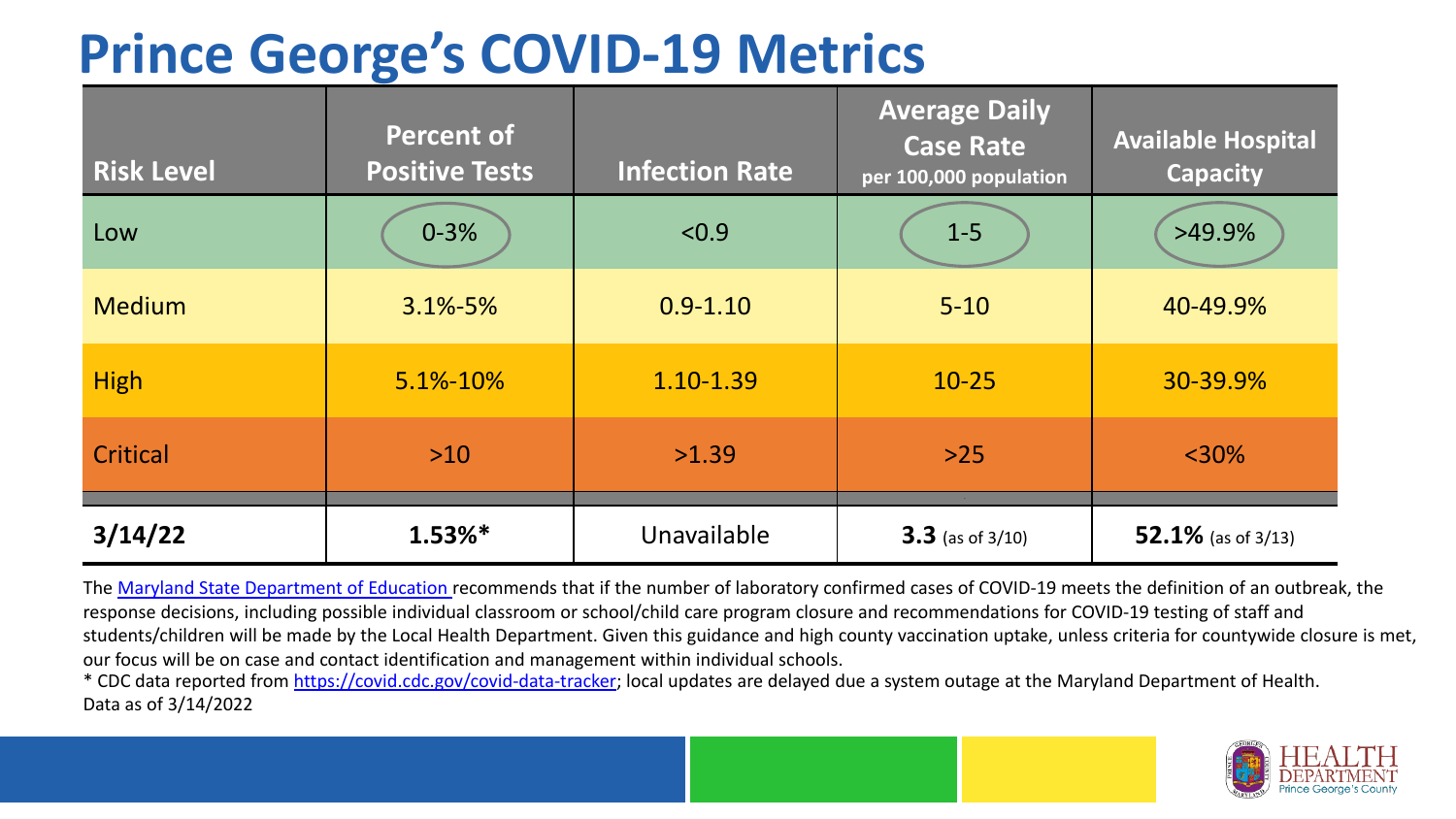# **COVID-19 Community Transmission and Vaccination**

Per the [CDC updated guidance for COVID-19 Prevention in K-12 Schools,](https://www.cdc.gov/coronavirus/2019-ncov/community/schools-childcare/k-12-guidance.html) vaccination is considered the leading prevention strategy for those who are eligible, and **Prince George's County exceeds the percentage of U.S. vaccinations for ages 12 and above**. The CDC also emphasizes using multiple prevention strategies together consistently, included universal indoor masking, as needed based on the level of community transmission and vaccine coverage.



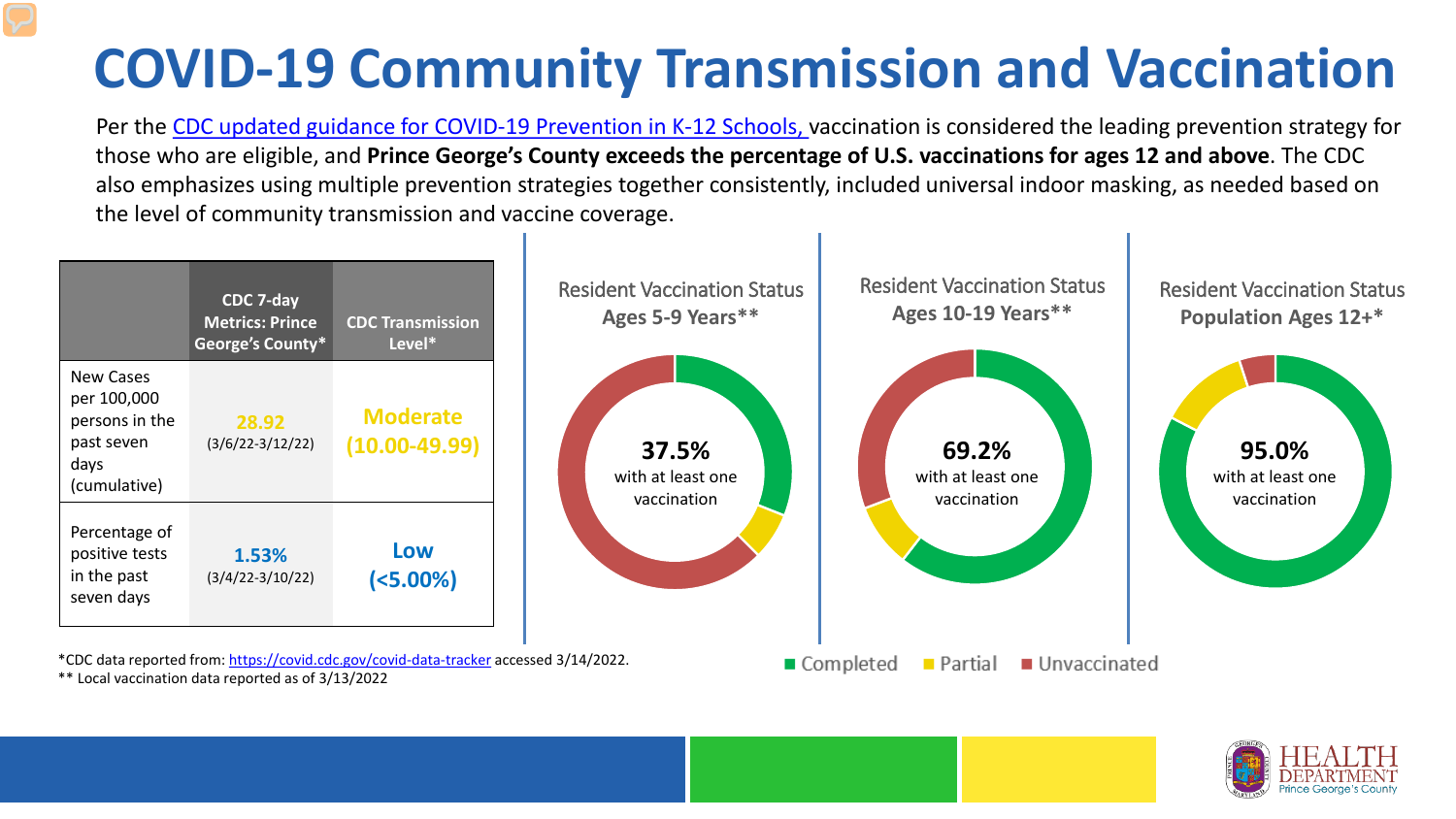### **Average Daily Case Rate** (7-day Average by test date)

**The daily case in the middle of last week was 3.3 new cases per 100,000 residents.** Our case rate has declined from a high of 303.4 new cases per 100,000 residents on January 1, 2022, and currently appears to be stable at the low risk level.

14.7 12.7 11.7 10.7 9.8  $9.1 \cdot 8.6 \cdot 8.1$ 7.6 7.3 7.2 7.2 6.8 6.6 6.6  $5.7$  5.5 5.0 4.6 4.3 4.2 4.1 4.3 4.0 3.5 3.3 3.4 3.5 0.0 2.0 4.0 6.0 8.0 10.0 12.0 14.0 16.0 2/6 2/7 2/8 2/9 2/10 2/11 2/12 2/13 2/14 2/15 2/16 2/17 2/18 2/19<br>2/21<br>2/22<br>2/23 2/24 2/25 2/26 2/27 2/28 3/3<br>3/3 3/4<br>3/3 3/4<br>3/3 3/5 2/5 3/8 3/9 3/10 **Low Risk Medium High**

**Average New COVID-19 Cases Per Day Per 100,000 Residents**

Data as of 3/14/22